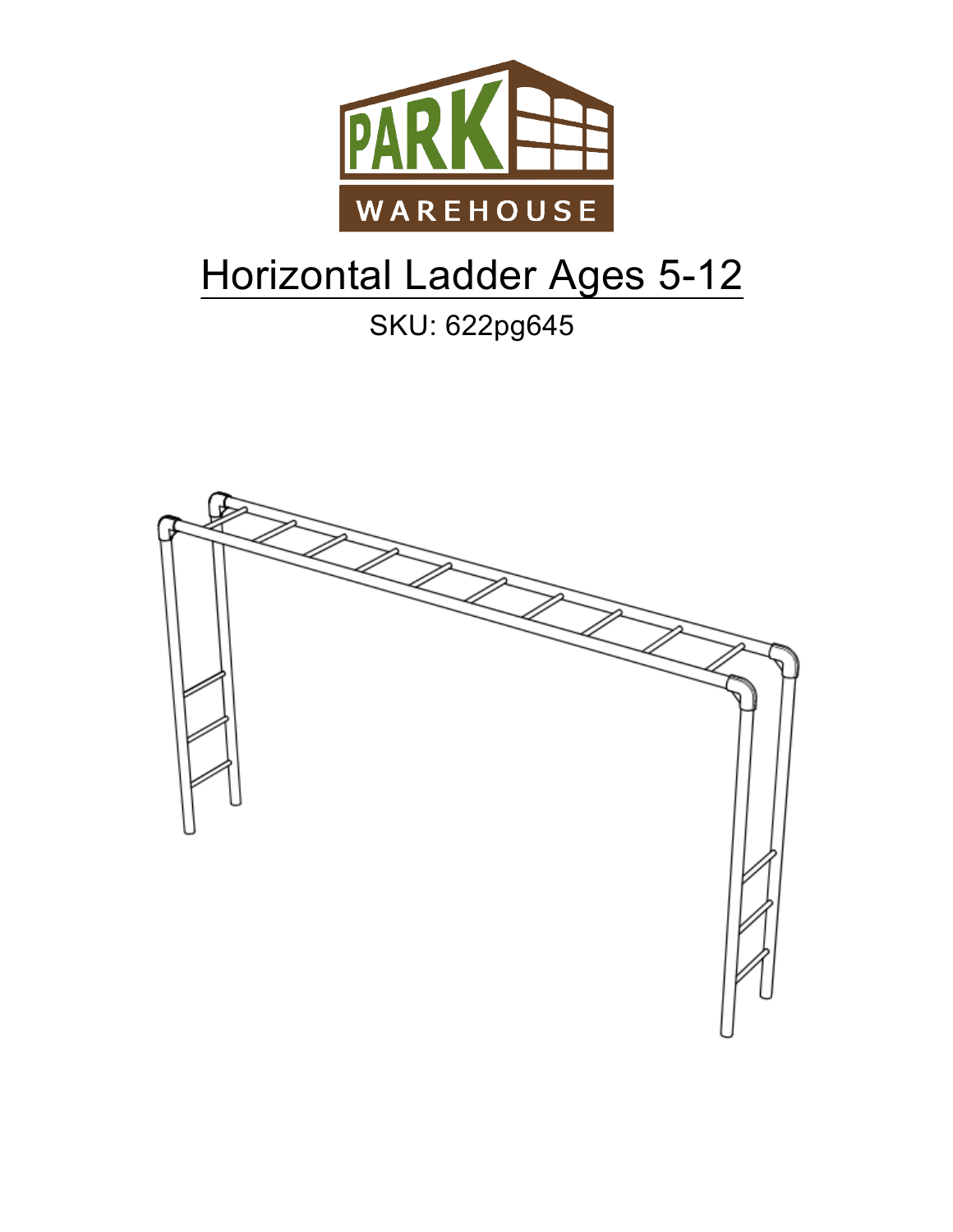



#### SPECIFICATONS:

Horizontal Ladder Frame and Vertical Ladder Frame are fabricated from 2-3/8"O.D. 10 gauge galvanized steel tubing with 1-5/16"O.D., 14 gauge steel tubing rungs. Weld assembly shall be powder coated after fabrication.

Steel tubing rungs are 1-5/16" O.D. 14 gauge steel tubing and powder coated after fabrication. Weight: 220 lbs.

#### MAINTENANCE:

Periodically check hardware for tightness and tighten as necessary. Always check all parts for breakage or wear, and immediately put equipment out of service until any faulty parts found are repaired or replaced. Also check all metal parts for rust, paint loss and touch-up paint as necessary with paint. Check welded areas and verify integrity. Check periodically resilient surfacing for appropriate depth and remove extraneous materials that could cause injury, infection or disease. Maintain detailed installation, inspection, maintenance and repair records for public-use playground equipment.